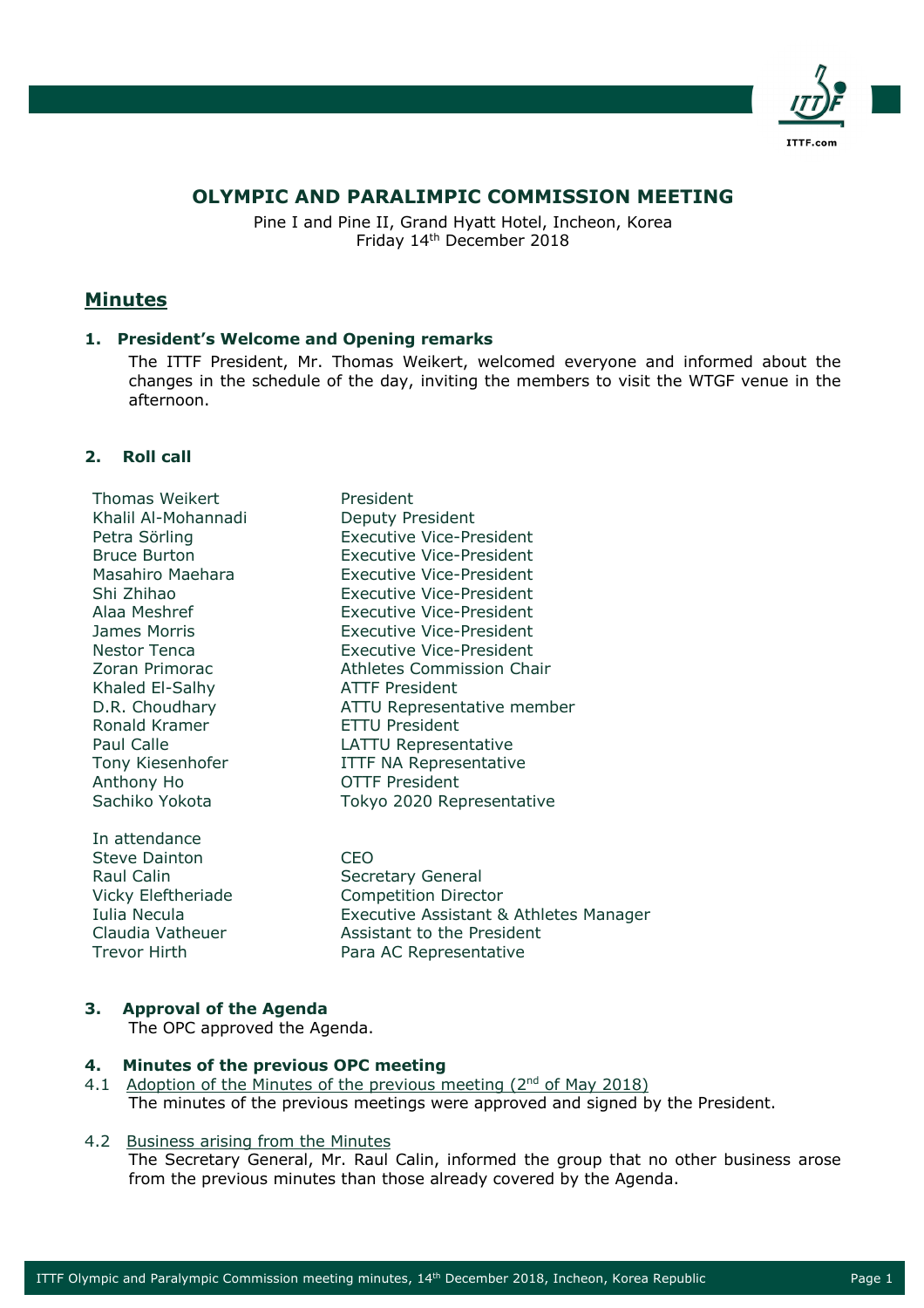

# **5. Youth Olympic Games Update**

#### 5.1 Buenos Aires 2018 Final Report

The President, Mr Thomas Weikert, expressed his satisfaction regarding the 2018 Games held in Buenos Aires and stated that it was a great experience not only from a table tennis point of view but also considering the other sports and all the different areas within the Organization.

Mr Weikert thanked Mr Nestor Tenca for all the support and hospitality and congratulated him for a successful event. The President also used the opportunity to thank Ms Galia Dvorak and Mr Ryu Seungmin, for the work done in their capacity as Athlete Role Models.

Mr Thomas Weikert updated the OPC on the Olympic Bridge Project, informing about the reception held for that purpose in the Japanese Gardens in Buenos Aires, with the participation of over 200 persons, including some IOC members.

The Secretary General, Mr Raul Calin, presented a brief report regarding the 2018 YOG held in Buenos Aires, the first edition to be held in Latin America. He reported that the local organizers delivered a very solid and professional event.

The Secretary General highlighted the public attendance to the table tennis event, with full occupancy in the main court seating on the last three days, and the fact that there were three continents winning medals.

Mr Calin also mentioned that the IOC President, Mr Thomas Bach, visited the table tennis events and interacted with players from different Associations and with the two Table Tennis role models.

The ITTF EVP, Mr Maehara Masahiro, stated that table tennis had a great representation at the 2018 YOG in Buenos Aires and praised the local organizers for the great work, especially for the sport presentation.

The ITTF EVP, Mr Nestor Tenca, thanked everyone for their kind words and admitted that he was very happy and proud with the fact that the YOG was hosted in his home country and hometown, Buenos Aires. He also felt very satisfied with the event and noted that the YOG were a great opportunity for Argentina to show the capacity of the sport family and the ability to organize big events.

The Secretary General updated the OPC on the Young Umpires Project and stated that the Referee, Mr Peter Bohumsky, recommended to continue with the project at the next edition of the YOG in 2022 in Dakar, Senegal.

The ATTU representative, Mr D.R. Choudhary, questioned the necessity of playing a match for the 3<sup>rd</sup> position match and suggested the ITTF should elevate to the IOC the desire to have two bronze medals, which would encourage more players and NOC's in the World to support table tennis.

### **01-OPC-20181214**

The Olympic and Paralympic Commission approved unanimously to request to the IOC to have two bronze medals at the events in the Youth Olympic Games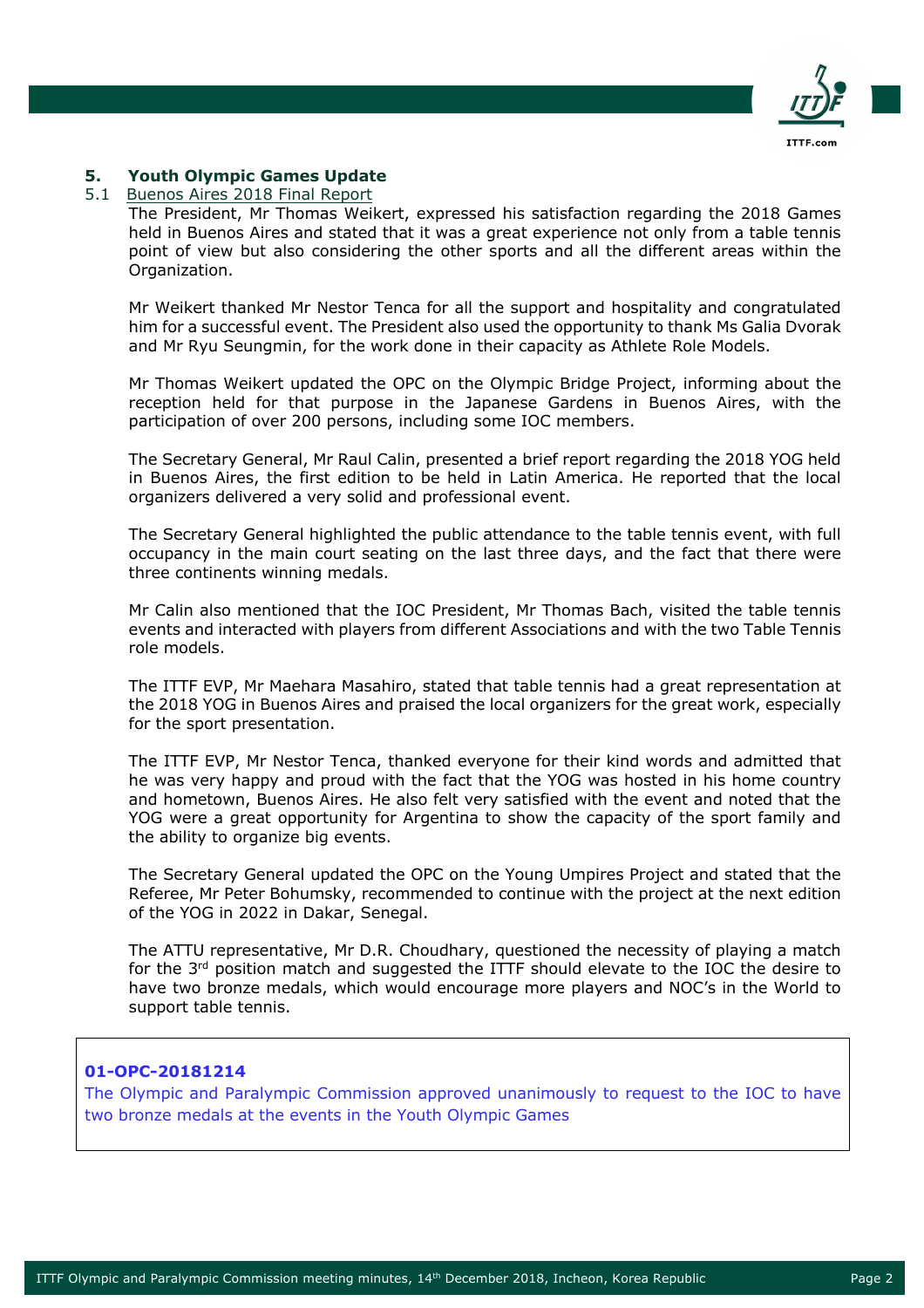

### 5.2 Next YOG edition

The Secretary General, Mr Raul Calin, updated the members about the next edition of the YOG, which will be held in 2022 in Dakar, Senegal. With the YOG being hosted for the first time in Africa, there is a good opportunity for ITTF to invest in the development in the region in general and in the country in particular.

The ITTF CEO, Mr Steve Dainton, stated that from an external perspective regarding the YOG, it is perceived that all the other sports tend to focus towards innovative formats and modern, youth-oriented products, whereas Table Tennis tends to be following the traditional system. Given the examples of other successful sports, Mr Dainton suggested that in the future it would be good to consider a different approach to the events being included, more in line with the apparent spirit being following by the Olympic movement, and the promotion of the sport among young people. Mr Dainton proposed to start thinking about the inclusion of TTX at the next edition of the YOG.

# **6. Olympic Games**

### 6.1 Tokyo 2020 Progress Report

The Secretary General updated the members on the Tokyo 2020 preparations. Mr Calin mentioned that the IOC is still negotiating with the Olympic Committees of the Democratic People's Republic of Korea and the Korea Republic about the potential participation of a unified team in some of the disciplines at the Tokyo 2020 Games. A further update will be presented at the next OPC meeting.

### 6.1.1 Qualification process update

The CEO, Mr Steve Dainton, informed that the qualification process was discussed during the last senior management meeting, and explained that the complexity of the final system is due to the IOC restrictions in quotas.

Mr Dainton presented a more comprehensive infographic and stated that he expects that the entire process will be simplified in the future with a strategy more aligned with the ITTF World Ranking events, rather than loading the calendar with too many special events.

The Secretary General reported that the ITTF's philosophy was always to maximize the number of NOC's participating at the Olympic Games and stated that there was a major improvement in the qualification system in comparison to London 2012 and Rio 2016.

#### 6.1.2 Test event

The CEO, Mr Steve Dainton, announced that the 2019 World Team Cup scheduled on 6-10 of November, in Tokyo will be used as a test event. Mr Dainton reported that from a technical point of view everything is on track and ongoing discussions are being held with the LOC regarding sponsorship rights.

Tokyo 2020 Representative, Mrs Sachiko Yokota, informed that the playing venue is currently under renovations but will be ready on time before the test event.

The President, Mr Thomas Weikert, noted that the Playing Venue will be located within walking distance of the New National Stadium, which will serve as the main stadium for the opening and closing ceremonies, as well as being the venue for track and field events at the 2020 Summer Olympics as well as 2020 Summer Paralympics.

#### 6.1.3 ITO's selection procedures

The Secretary General presented the International Technical Officials' selection policy elaborated for Tokyo 2020.

Questions were raised by some of the OPC members regarding specific points of the policy.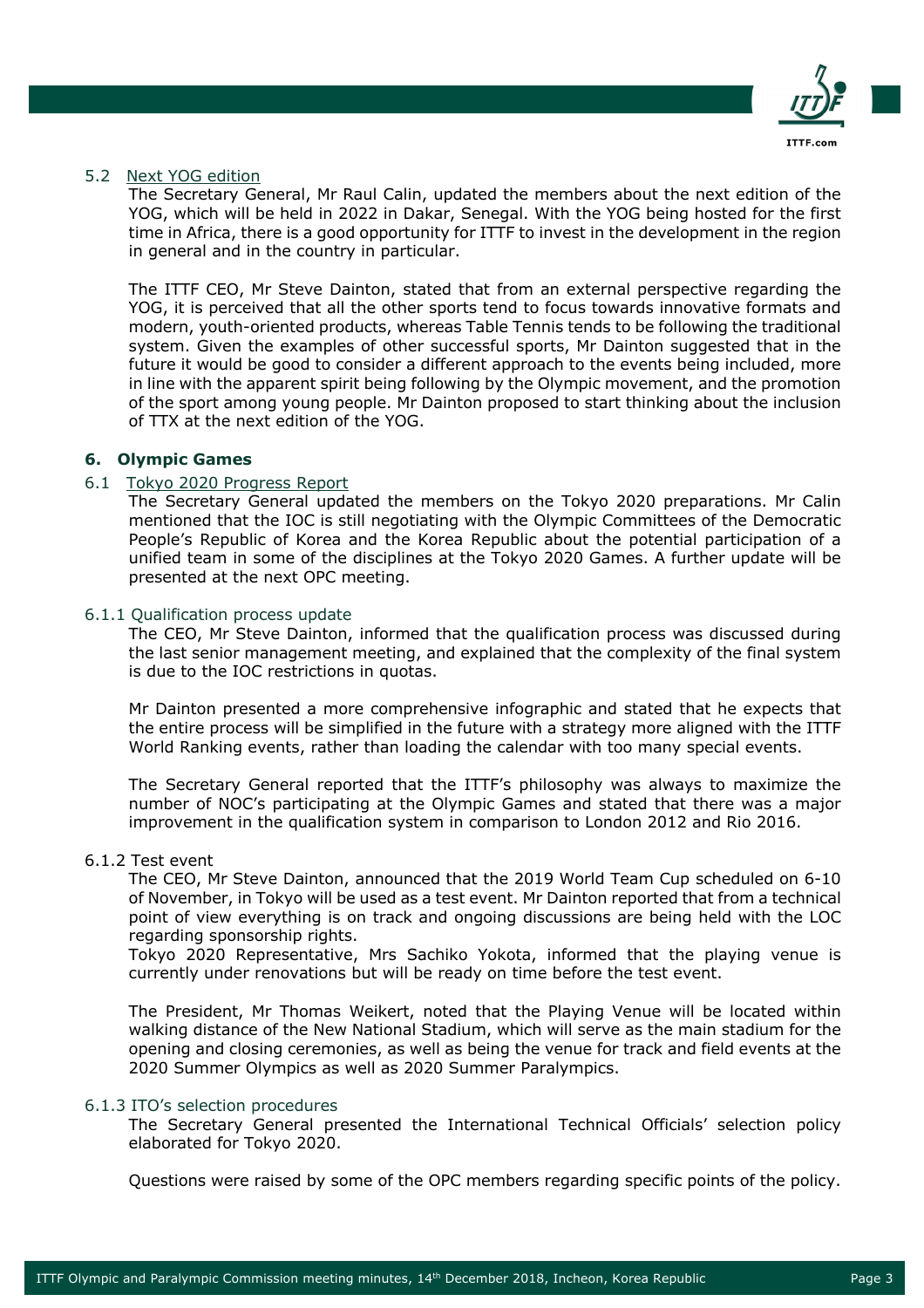

The EVP, Mr Bruce Burton, specified that the proposed document is a major improvement from the previous version used for the London 2012 and Rio 2016, and provides more options to select the best and most experienced umpires, while guaranteeing a certain universality and gender equality.

Mr Burton, reported to the OPC about the issues of the previous selection policy and highlighted that the new proposal involves evaluations throughout the year, identifying officials that score a minimum of 75% evaluation success rate and does not exclude from participation at the Olympic Games those who have already done so.

The OPC approved the proposal for the ITO's selection procedure with a note that ITTF will continue to work on the professionalization of the officials and will further consult the continents during the selection process.

### **02-OPC-20181214**

The OPC approved the Tokyo 2020 Olympic Games selection Policy.

#### 6.1.4 Time schedule

The Secretary General, Mr Raul Calin, informed that the small adjustments to the Tokyo 2020 Olympic Games schedule were agreed during the meeting held in previous day between the Tokyo 2020 Sport Manager, Mrs Sachiko Yokota, the CEO, Mr Steve Dainton and himself. Mr Calin stated that the new schedule will fit better the local public and the worldwide audience and has been checked with Olympic Broadcasting Services (OBS).

He noted that as a formality, the proposed updated will be sent to Tokyo 2020 for the final approval. Once confirmed, the new TV schedule will be shared with the OPC.

The Secretary General, Mr Raul Calin, also gave a brief explanation related to the sequence of the events played at the Olympic Games, which start with the individual events and finishes with the team event.

#### 6.1.5 VIP Lounge

The CEO, Mr Steve Dainton, informed that although it fulfils the basic requirements of the event, the Playing Venue does not have visibility from the VIP area. He described Tokyo 2020 as a fantastic opportunity to taste table tennis at a global level and taking into consideration the favourable timing of the tender process, there will be a lot of interest generated around the promotion and the selling of the commercial rights. Mr Dainton stressed about the importance of having a VIP area which will ensure a high-level experience to the potential Guests.

The EVP, Mr Khalil Al-Mohannadi, stated that the VIP services are very important, and it is necessary to ensure an improved quality compared to Rio 2016.

#### 6.1.6 Look and feel of the Games

The CEO indicated that the confirmation of the look and feel of the Games was very delayed from the LOC side. The ITTF got the first colour palette choice only one week before the meetings in Incheon. Ongoing discussions are being held regarding the potential colours, taking into consideration the table tennis sport presentation criteria.

Mr Dainton stressed that this is an urgent matter that needs to be finalized as soon as possible, hopefully by the end of 2018 or latest by the end of January 2019.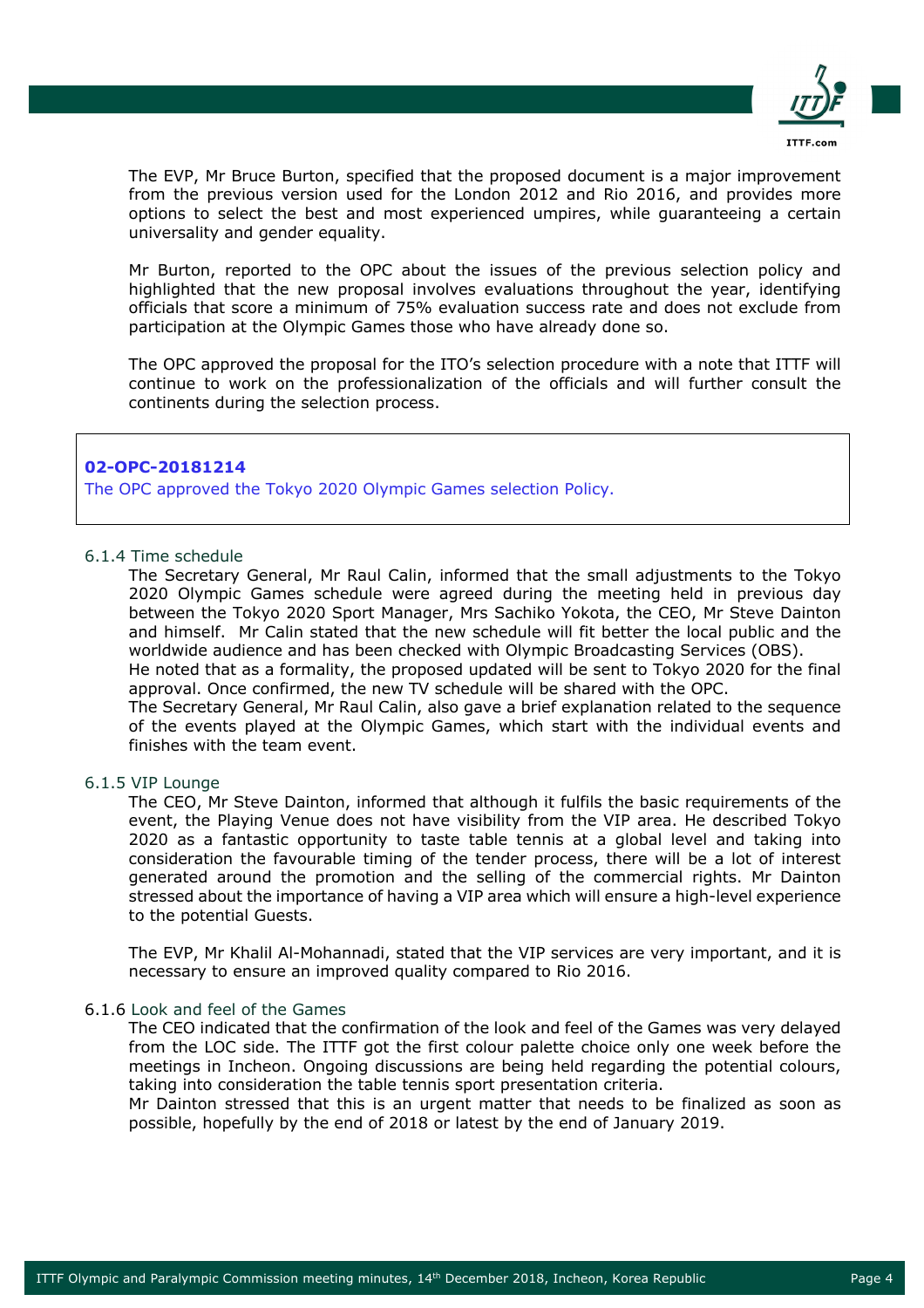

### 6.2 Paris 2024 update

The Secretary General presented a general update regarding Paris 2024 and informed that the next step is the ratification of the sports present in the Games in February 2019.

After the successful achievement of introducing the Mixed Double event at Tokyo 2020 Games, the Secretary General explained the process to be followed for Paris, and the possibility to apply for the introduction of additional Olympic medal events. Mr Calin suggested to continue with the application for Men's and Women's doubles events.

The President, Mr Thomas Weikert, stated that from previous discussions with the IOC, there is a feeling about the preference towards innovative mixed gender events, and the possibility to have an event concluded in a short period of time, i.e. one day. Mr Weikert highlighted the fact that ITTF's goal is to successfully apply for new Olympic medals and future discussions should be held with this purpose.

### **7. Paralympic Games**

## 7.1 Tokyo 2020 Progress Report

The Secretary General, Mr Raul Calin, informed that the same playing venue will be used for Olympic and Paralympic Games and that a visit will be held in March.

#### 7.1.1 Qualification process update

The Secretary General, Mr Raul Calin, believed that the Paralympic Games Qualification system approved in May 2018 in Halmstad, is a major improvement in comparison to the previous one. He explained that the only remarks from some NOC's was related to the high number of wild cards, but this is based on the necessity to ensure the minimum number of teams required and the selection always consider the higher ranked athletes as an important criteria.

He informed that there will be an interesting year in terms of continental and regional events, and that the Para Qualification process will be starting on 1<sup>st</sup> of March 2019 and will be ending on 20<sup>th</sup> of February 2020.

The Para Athlete, Trevor Hirt, asked in regard to the Final World Qualification Tournament, to be held in April 2020 and pointed out the fact that only two factor 40 tournaments will be held in 2019, which is not ideal for the athletes in his opinion. He mentioned that the AC will submit a proposition to increase the number of events.

The Secretary General informed that the Final World Qualification Tournament goes ahead as planned, and that the ITTF cannot force organizers to host factor 40 events, but the opposite, concerned about the athletes, has to secure that a factor 40 tournament has really such standard, to protect the athletes.

The ITTF is very aware of the situation with only two applications completed for 2019, and this is why organizers will be encouraged to host factor 40 events in the first three months of 2020.

#### 7.1.2 Test event

The Secretary General, Mr Raul Calin, informed that Tokyo 2020 has no intention to host a Para Table Tennis test event. There will be however a Para Table Tennis tournament (factor 20) in Japan, for the first time in many years. This will be used to test the task force to be used during Paralympic Games time.